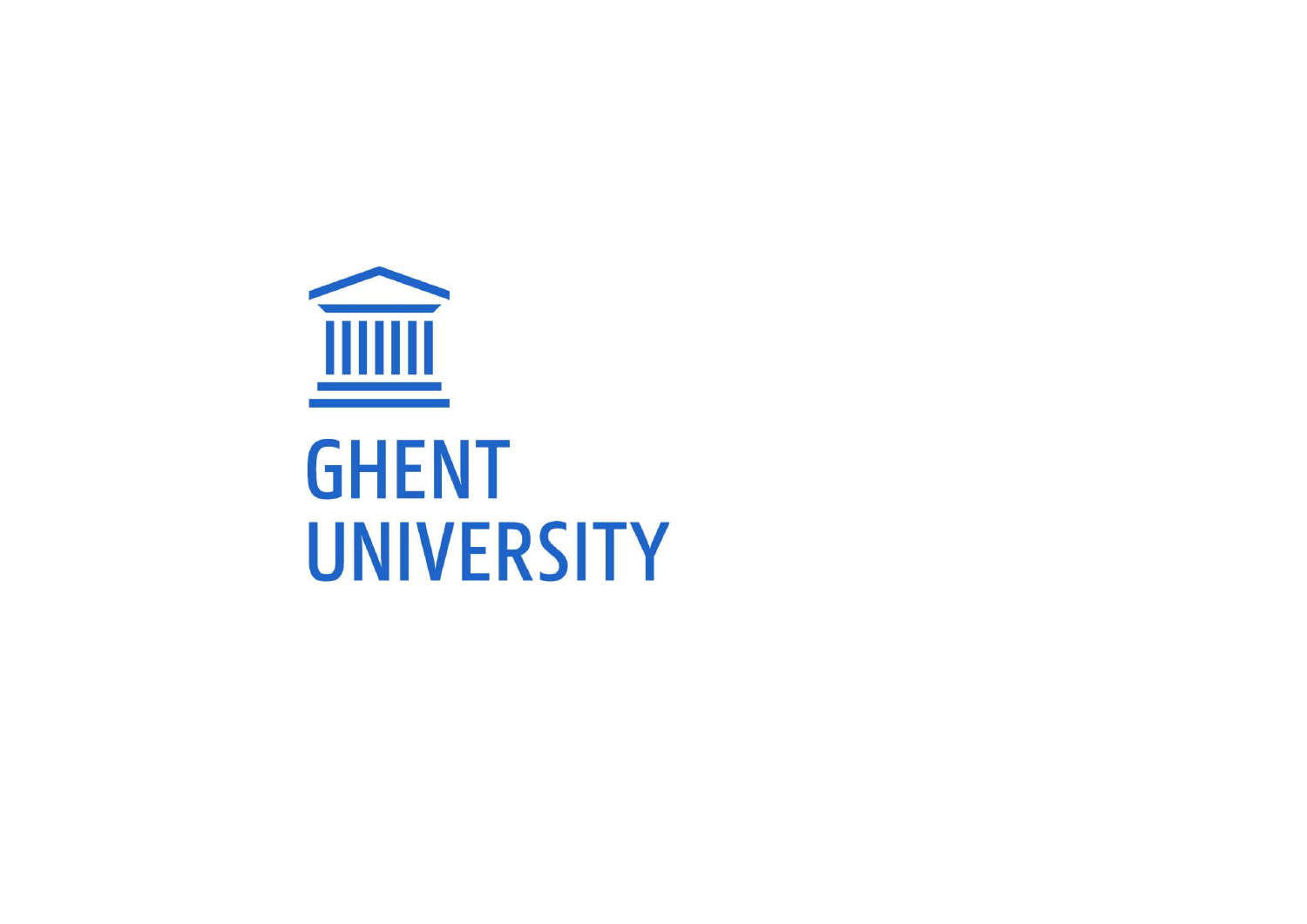GHENT UNIVERSITY LIBRARY

# EMBRACING OPEN SCIENCE EMBRACING OPEN SCIENCE<br>RECENT DEVELOPMENTS BELGIUM<br>Inge Van Nieuwerburgh – OpenAIRE workshop Portugal – Feb. 25, 2021<br>.

# RECENT DEVELOPMENTS BELGIUM



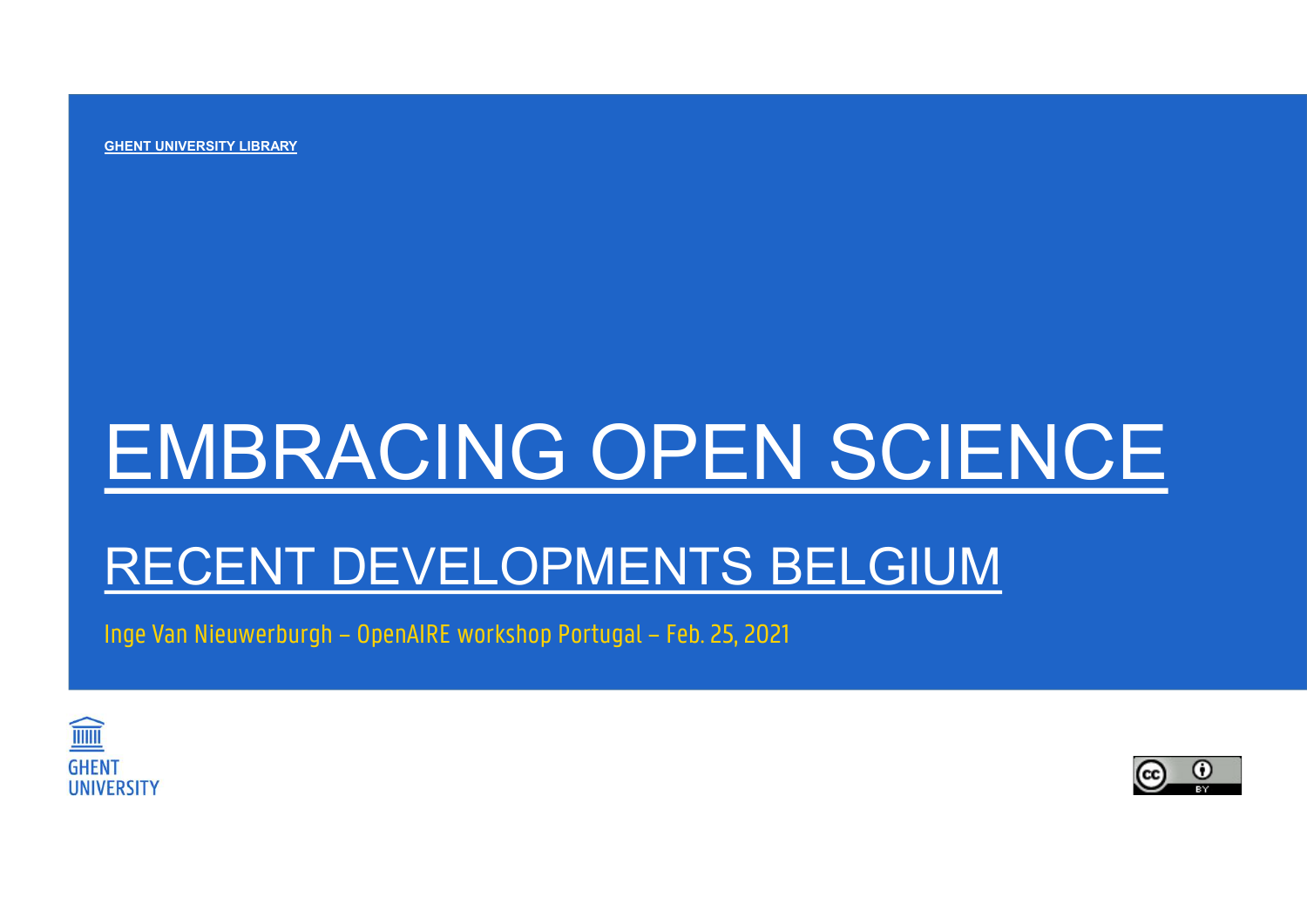

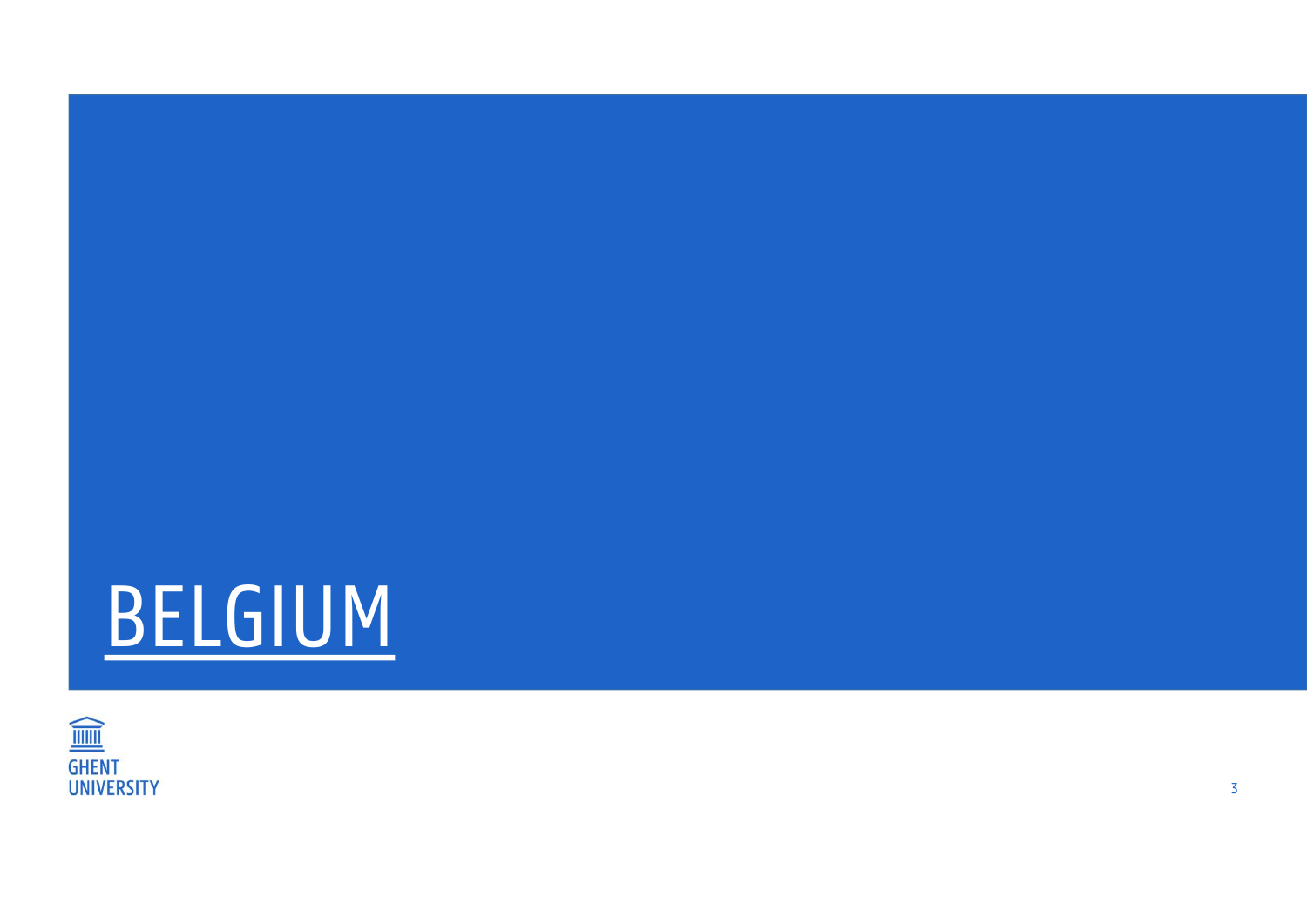# STRUCTURE COUNTRY<br>Federal Structure of B





Source: https://brussels-express.eu/wacky-world-belgian-politics/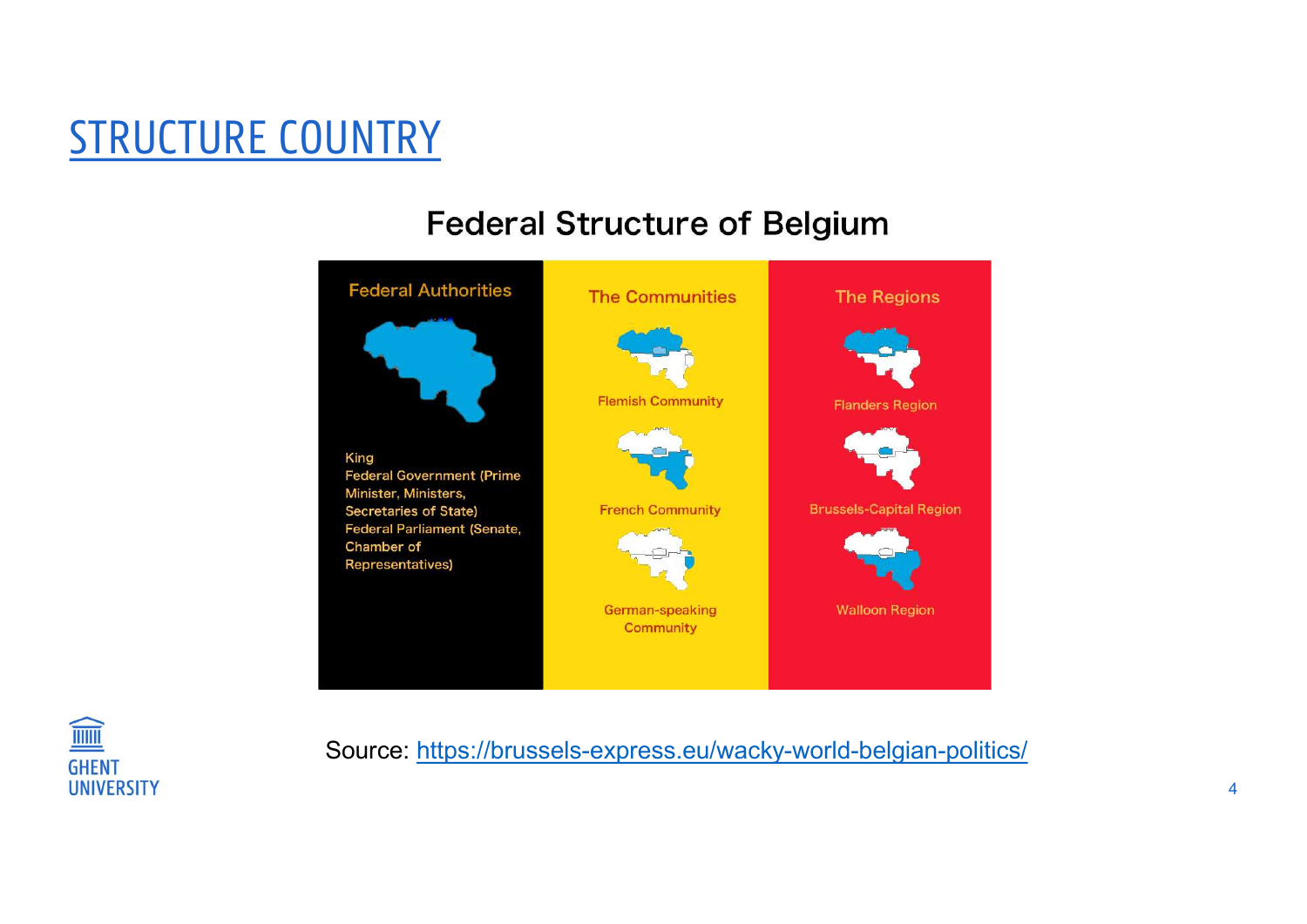- **SOME HISTORY<br>— Many Belgian research organisations subscribed to the <u>Berlin</u><br>— The Brussels Declaration on Open Access, signed in 2012 by the Belgian<br>— The Brussels Declaration on Open Access, signed in 2012 by the Belgi** Declaration on Open Access in 2007 (DRIVER)
- ̶ The Brussels Declaration on Open Access, signed in 2012 by the Belgian, Flemish and French Community ministers of research (OpenAIRE)
- ̶ Establishment federal working group "Open Science and Open Innovation"
- ̶ EOSC concertation meeting Nov. 2019

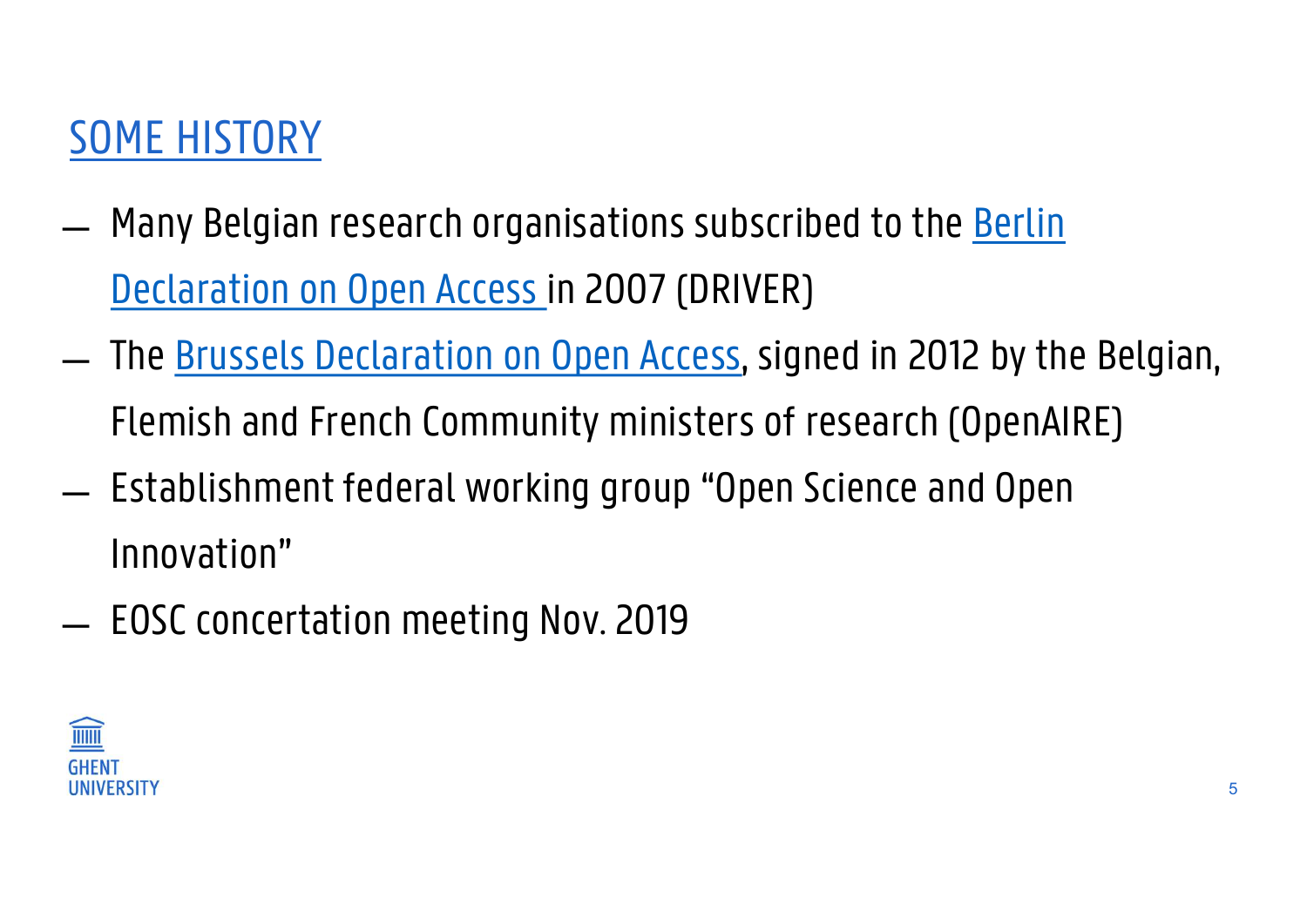# OPEN ACCESS PROVISION IN BELGIAN LAW (2018)<br>In author contract law (so not an exception in copyright law)<br>Allows the author to make his/ber work available in Open Access, but does not require the author to do so.

In author contract law (so not an exception in copyright law)

- ̶ Allows the author to make his/her work available in Open Access, but does not require the author to do so.
- ̶ The publisher cannot oppose this right
- ̶ Only scholarly articles are subject to the law, other publications such as books, chapters, conference proceedings in books, are not.
- ̶ Only the final peer reviewed manuscript can be used. The publisher's version can only be used if the publisher agrees.
- ̶ The law applies to everyone with a link to Belgium. E.g. authors with the Belgian nationality, working at a Belgian institution or whose research has been funded by a Belgian funder.
- ̶ The author has the right to make the scholarly article available to the public free of charge in open access, after the embargo period.
- ̶ The law can be applied retroactively, which means the author can decide to open up old articles.

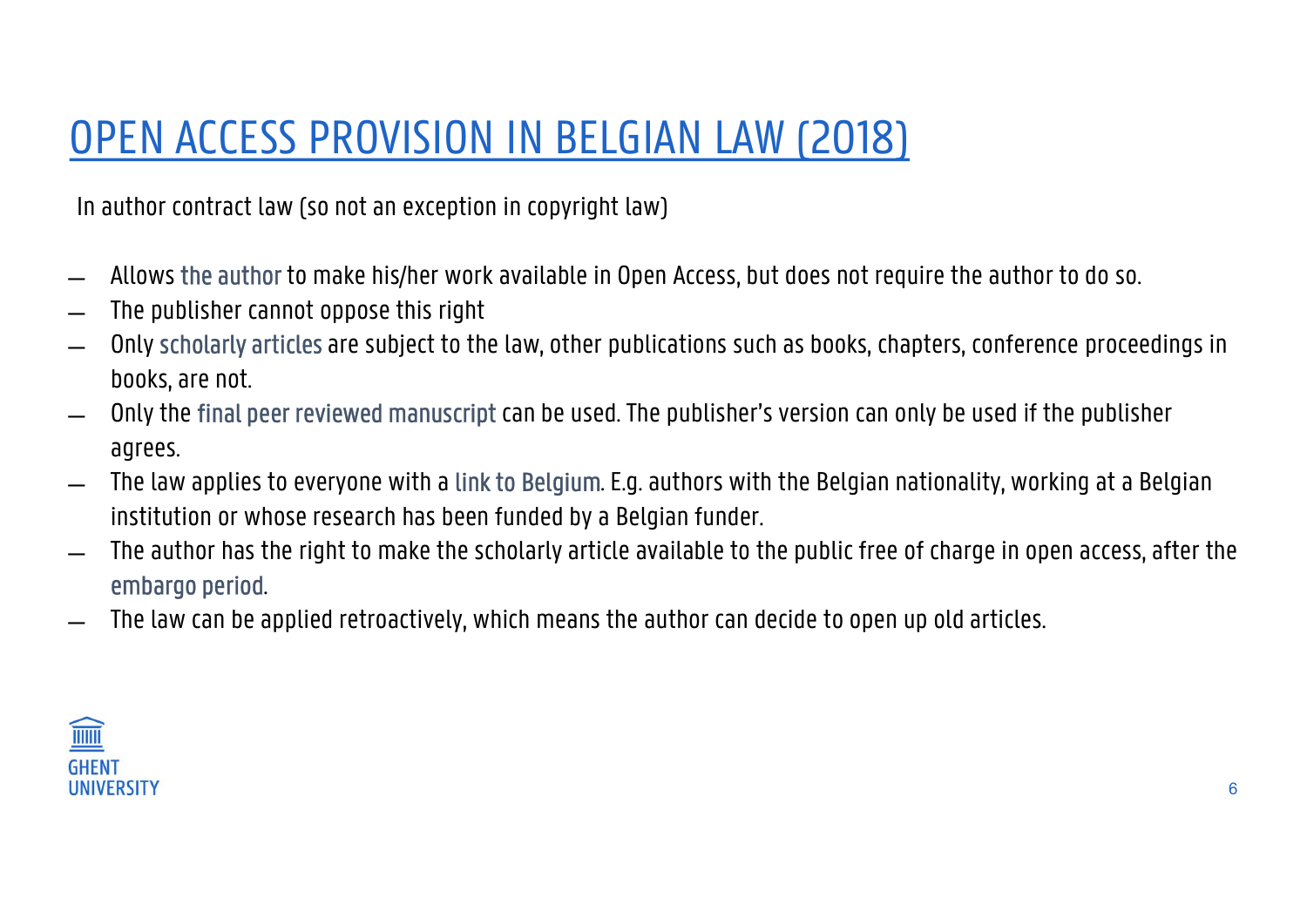## OPEN ACCESS BELGIUM

- 
- 



- 
- **EXECTS BELGIUM**<br>
Started in 2007 as the Belgian DRIVER network<br>
Informal Belgian network<br>
Specific information Flanders / Federation Wallon Brussels<br>
Openaccess.be is a collaborative effort of the Open Science tea OPEN ACCESS BELGIUM<br>- Started in 2007 as the Belgian DRIVER network<br>- Informal Belgian network<br>- Specific information Flanders / Federation Wall<br>- Openaccess.be is a collaborative effort of the O<br>Belgian universities<br>- Org
- 
- http://openaccess.be

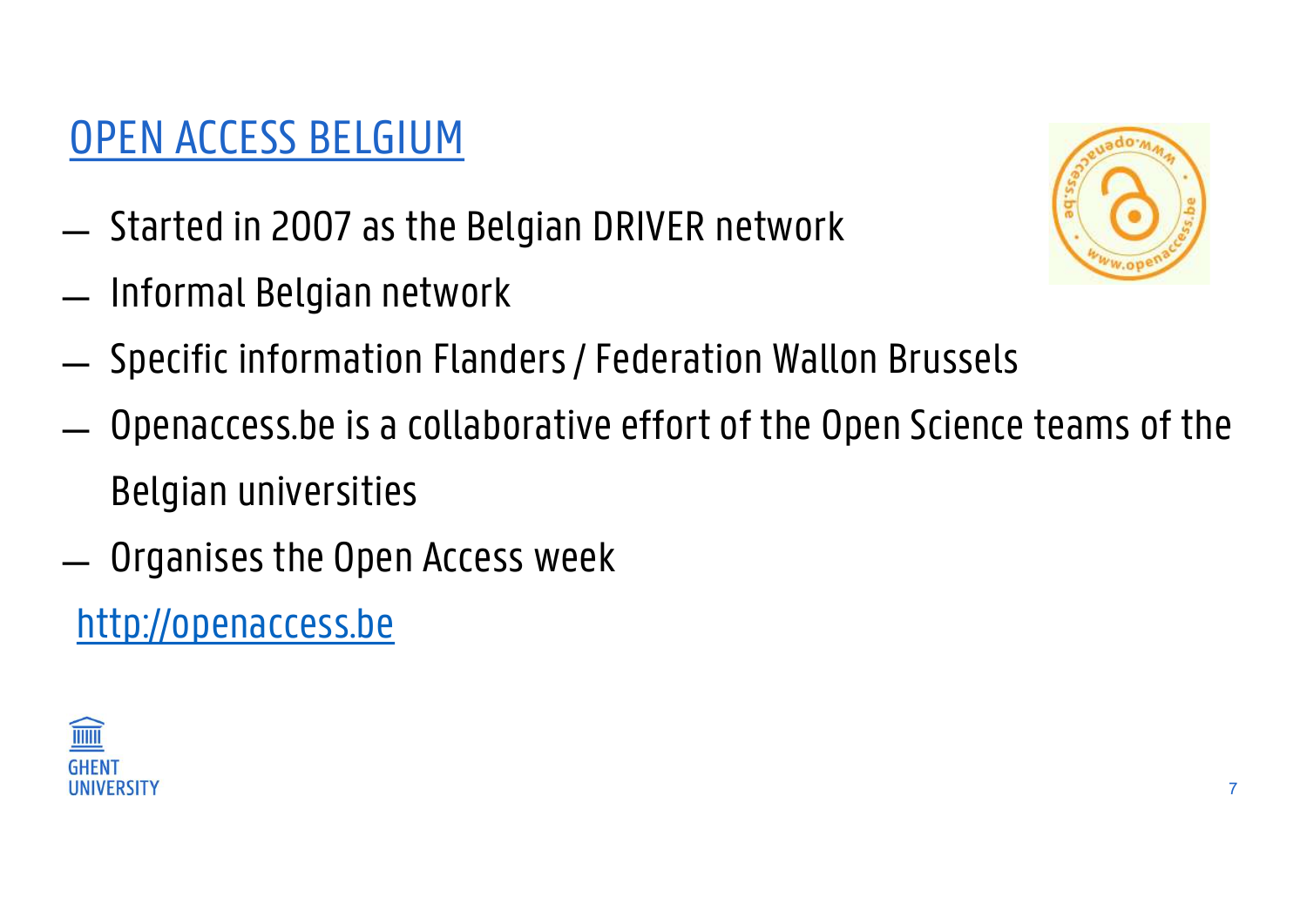

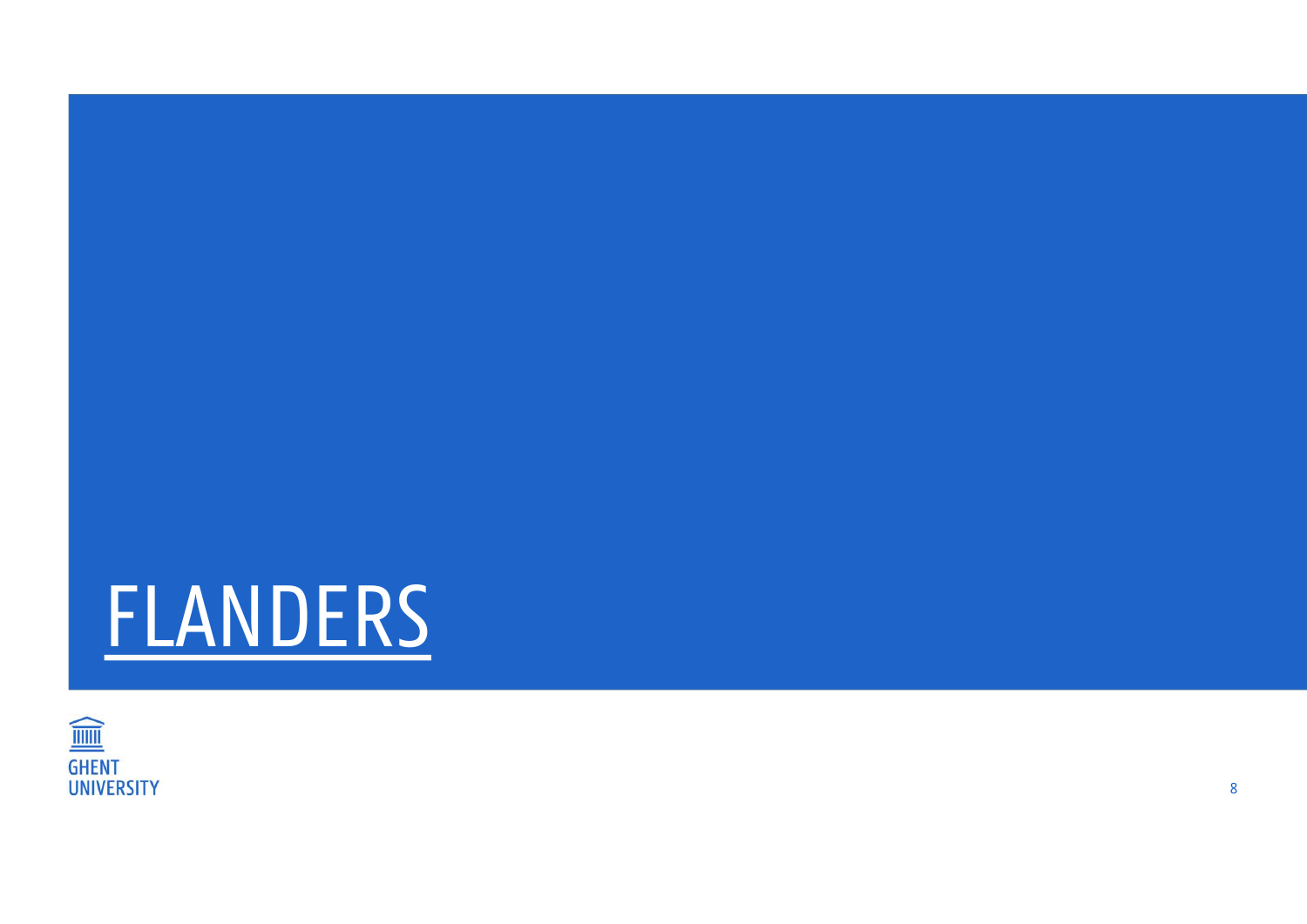- 
- FLEMISH OPEN SCIENCE BOARD FOSB<br>— Advice VRWI in 2016, white paper research data VLIR 2018<br>=> Initiative FOSB approved by FL government dec. 2019, formed in Feb. 202<br>— Open Science but first emphasis on RDM
- 
- FLEMISH OPEN SCIENCE BOARD FOSB<br>- Advice VRWI in 2016, white paper research data VLIR 2018<br>=> Initiative FOSB approved by FL government dec. 2019, formed in Feb. 2020<br>- Open Science but first emphasis on RDM<br>- Goal: profes FLEMISH OPEN SCIENCE BOARD FOSB<br>- Advice VRWI in 2016, white paper research data VLIR 2018<br>=> Initiative FOSB approved by FL government dec. 2019, formed in Feb. 2020<br>- Open Science but first emphasis on RDM<br>- Goal: profe EOSC
- $\overline{a}$  Advisory function to the minister on roadmap and budget plan ( $\epsilon$  5 million), strategic principles => Initiative FUSB approved by FL government dec. 2019, formed in Feb. 2020<br>- Open Science but first emphasis on RDM<br>- Goal: professionalise & intensify: data stewards, infrastructure, connect to<br>EOSC<br>- Advisory function
-